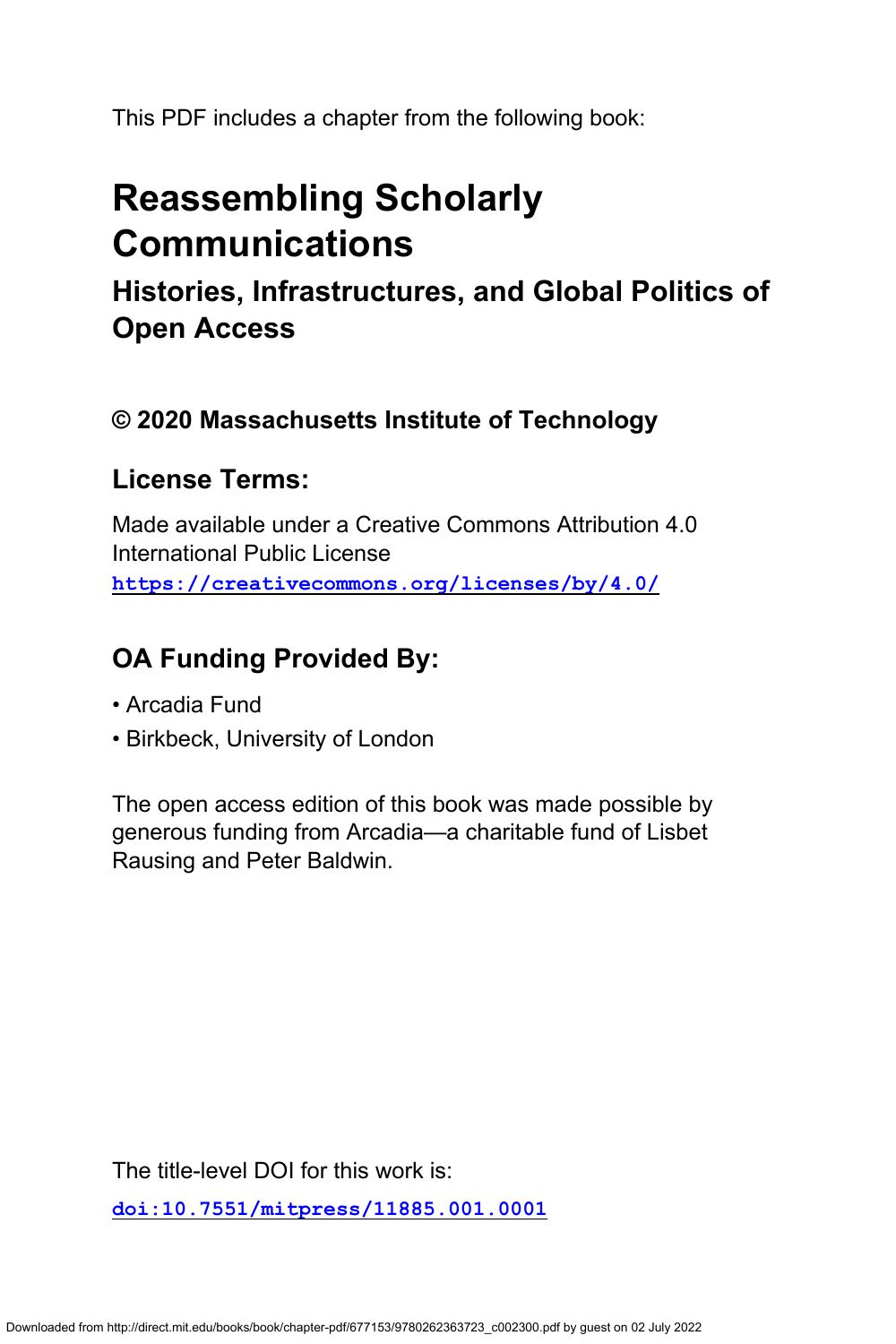# **23 Toward a Global Open-Access Scholarly Communications System: A Developing Region Perspective**

#### **Dominique Babini**

When looking at international research and policy agendas concerned with important sustainable development issues—climate change, hunger and poverty reduction, ensuring health and education services, reducing inequalities, strengthening democratic institutions, sustaining economic growth, among others—it strikes us at the Latin American Council of Social Sciences (CLACSO), a network of more than 700 research institutions in 52 countries, that the development of an inclusive and participatory global open-access scholarly communications system is not given priority. We consider this to be a grave oversight.<sup>1</sup>

After two decades developing collaborative, publicly funded, scholar-led open-access initiatives, with no commercial outsourcing, Latin America is now being invited, together with other developing regions, to join or give an opinion on proposals to accelerate the transition to open-access scholarly communications where article processing charges (APCs) have an important role (OA2020, Plan S). From the perspective of a developing region, these proposals carry a risk of replicating, albeit this time from within open access and with APCs, the traditional international scholarly communications system built in past decades. Such a system would be concentrated upon "mainstream" journals and their evaluative indicators, managed by commercial partners with growing profit margins covered by research funding, with poor diversity and representation from developing regions, and with negative impact upon the evaluative cultures of those developing regions.<sup>2</sup>

Should an increasingly few international commercial publishers, whose exorbitant profits have been among the reasons for the Open Access Movement itself, act as important partners in building the future of open access? In the developing world, where resources for research are extremely scarce,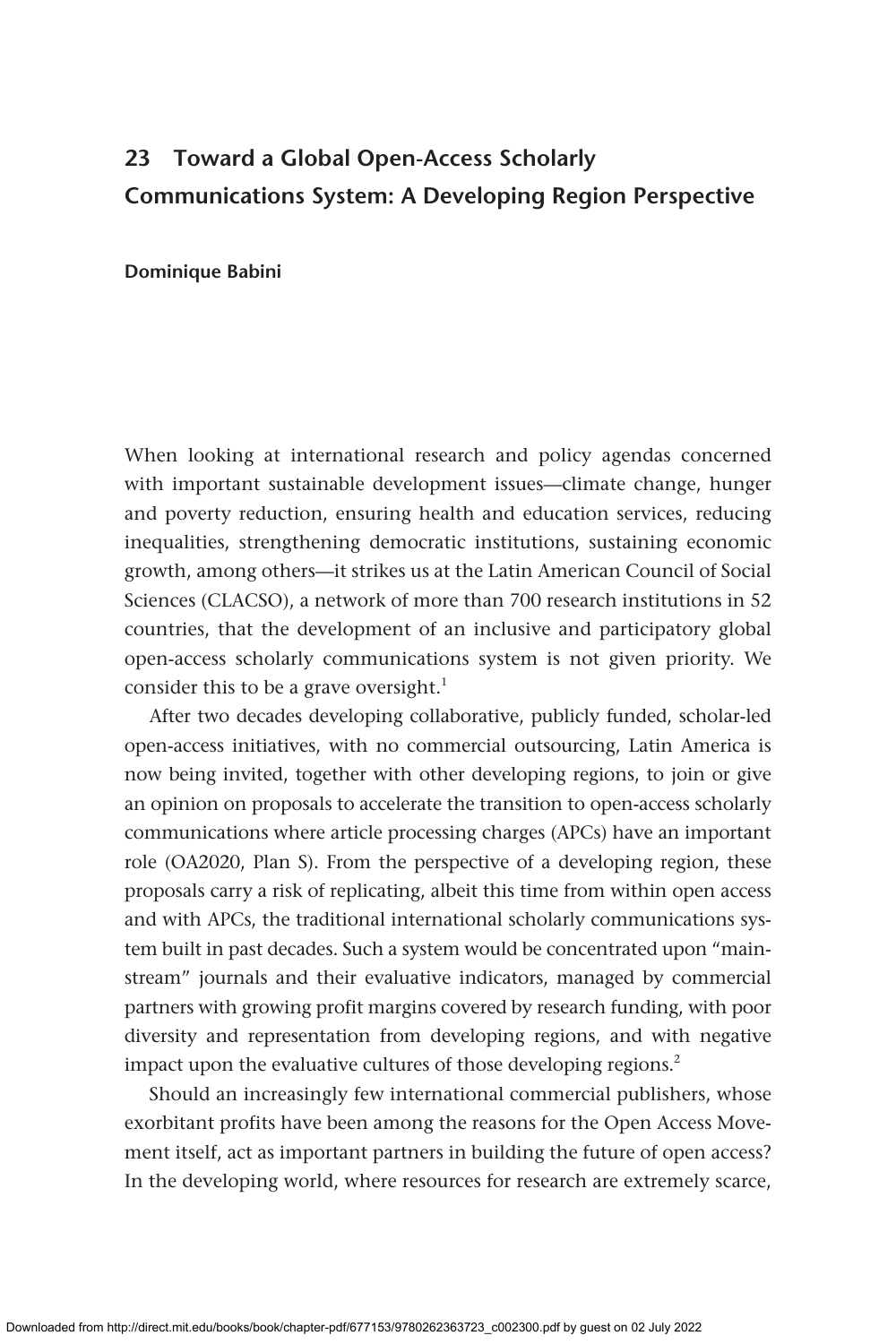**332 Dominique Babini**

is it not also an ethical issue that research money is being used to support a for-profit industry with margins of more than 30 percent?

In this context, and around its seventieth anniversary year, it is worth remembering the Universal Declaration of Human Rights (1948). This declaration advanced the right to access and benefit from scientific discovery, as well as the right to participate in scientific advances; and both these rights should be taken into consideration when discussing the future of open-access scholarly communications and open science, in an international context.<sup>3</sup> Indeed, as Czerniewicz puts it, "the open access movement needs to broaden its focus from access to knowledge to full participation in knowledge creation."4 Access needs to cut both ways.

For we live in times of international research and of global development agendas. An example is the United Nations Sustainable Development Goals signed by nations worldwide.<sup>5</sup> Research cooperation in support of these international goals would benefit from an international open-access scholarly communications and evaluation system that is more inclusive of a diversity of voices, formats, and contents from less privileged institutions and countries.

Openness provides opportunities for innovation in scholar-led collaboration and cooperation.<sup>6</sup> Indeed, cooperative and collaborative open-access publishing initiatives present in developed regions are challenging commercial solutions with a diversity of nonprofit platforms for journals, as well as repositories and platforms. In fact, we believe it is important to foster "bibliodiversity and innovation without involving the exclusive transfer of journal subscription monies to APC payments," as stated in the recent Jussieu Call for Open Science and Bibliodiversity.<sup>7</sup>

In the case of developing regions, there are many examples that can provide inspiration along these lines. In Africa these include African Journals Online (AJOL), SciELO South Africa, and a growing number of repositories. In Asia, there are JOL collections of journals in several countries and also a growing number of repositories and repository networking solutions. And in Latin America, whose experience will be described in this chapter, there is the most advanced open-access system of scholarly communications in the world based on percentage of research publications available through publicly funded, collaborative, scholar-led initiatives.<sup>8</sup>

From the perspective of a developing region, accelerating a global transition to openly accessible scholarly communications presents greater possibilities for inclusivity and diversity if it provides public infrastructure and an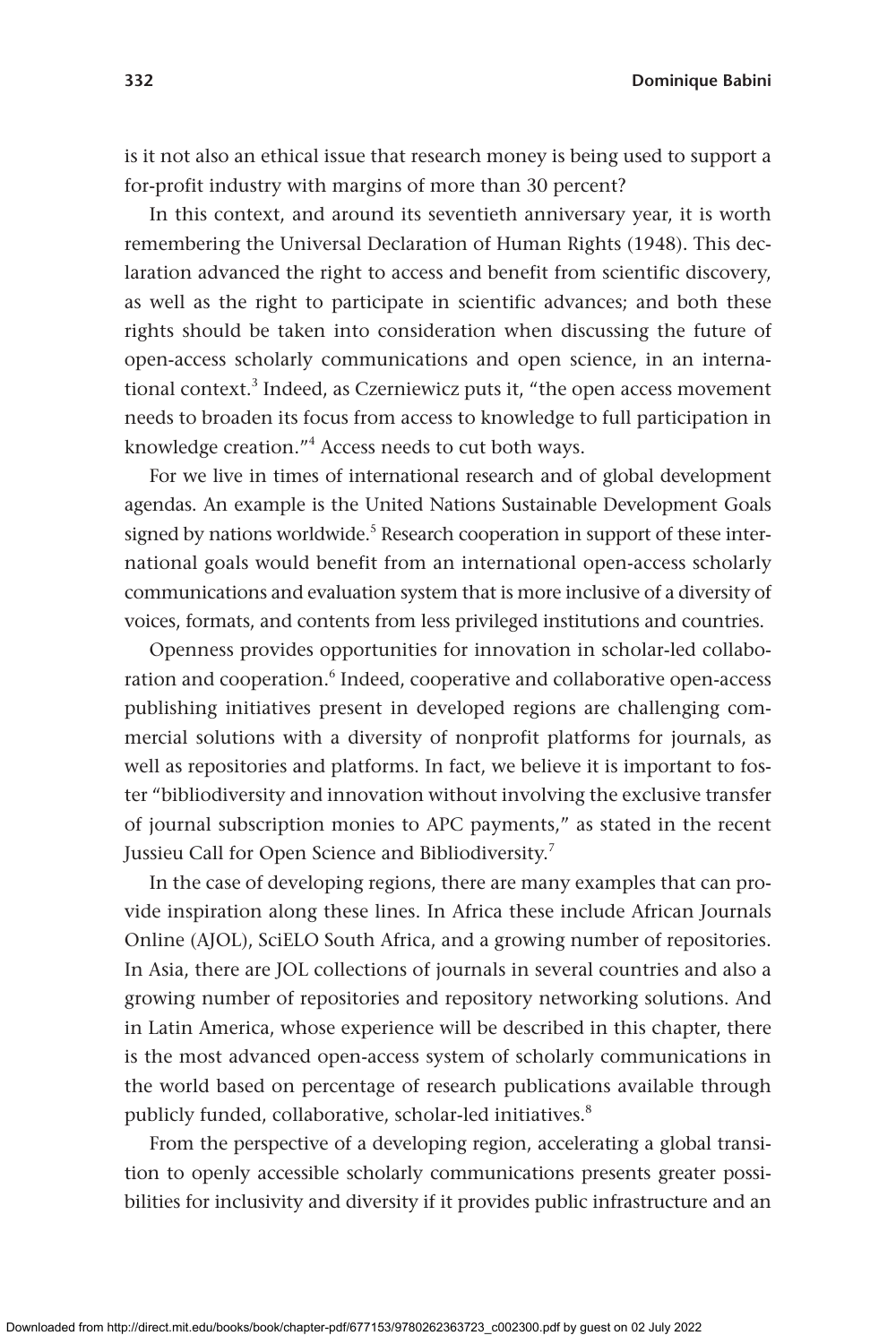opportunity to collaborate and cooperate with publicly funded, communityled initiatives. We further advocate for government agreements for joint negotiations with big publishers under new terms concerning reasonable prices for open-access article/book processing charges. Waivers of such fees are not our favored solution for less privileged institutions and countries because in the long term, they often become a mere sales promotion strategy.

The examples to which I turn in the remainder of this chapter demonstrate how different open-access scholarly communications have evolved in a developing region—Latin America—and illustrate how a scholar-led transition to global open access that is more inclusive and participatory is possible.

### **Open Access in Latin America: Scholar-Led and Publicly Funded**

Latin America has led the way in the development of scholar-led, open-access scholarly communications. The main drivers toward open access in Latin America have been public universities and government organizations, with no outsourcing to commercial publishers, as described in the Global Open Access Portal (UNESCO-GOAP).<sup>9</sup> This is in part due to the lack of interest by commercial publishers in the Latin American and Caribbean (LAC) region.<sup>10</sup> However, it is mainly due to strong publicly funded, scholar-led initiatives that have helped journals in the region improve quality, make the transition to open access without APCs, and provide initial open-access indicators. Regional government agreements and national open-access policies have also spurred the development of repositories, which are the required venue to comply with open-access policies and legislation approved in several countries.

# **Open-Access Journals from Latin America: Regional Directory, Publishing Platforms, and Indexing Services**

One of the main research universities in Latin America, the National Autonomous University of Mexico (UNAM/Universidad Nacional Autónoma de México), has developed several regional databases of journals published in Iberoamerican countries. One of the main services is "Latindex (Online Regional Information System for Scientific Journals from Latin America, the Caribbean, Spain and Portugal)," which started in 1998 as the Latindex Directory, providing basic information about journals in the region. In 2002 it complemented the directory with both the Latindex Catalog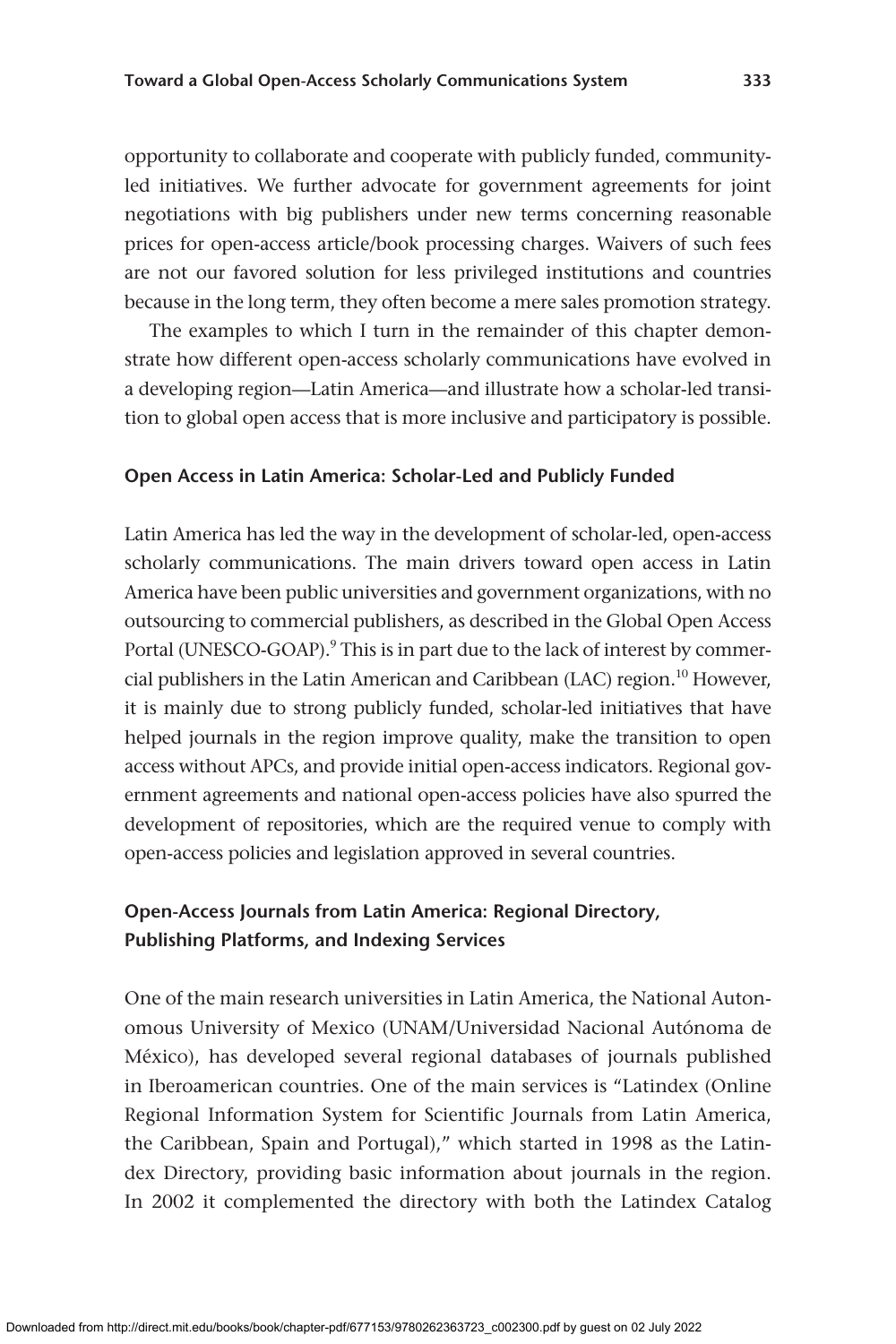to identify quality journals within the region, and the Latindex Portal of Portals (*Latindex Portal de Portales*), a discovery facility to search full texts within regional open-access journal portals from Iberoamerican countries.

SciELO—the Scientific Electronic Library Online—by contrast, is a cooperative publishing system for peer-reviewed, open-access journals.<sup>11</sup> It was started in Brazil in 1997 for health journals, by the Latin American and Caribbean Center on Health Sciences Information (BIREME). It was supported initially by the publicly funded São Paulo Research Foundation (FAPESP) and later also by the Brazilian National Council for Scientific and Technological Development (CNPq) and the Brazilian federal government agency Coordenação de Aperfeiçoamento de Pessoal de Nível Superior (CAPES). Today, SciELO has 1,285 active open-access, peer-reviewed journals published in all disciplines by universities and other scholarly institutions from 15 Iberoamerican countries and from South Africa. Countries have developed their own SciELO national collections, which are run in many cases by science policy institutions. Fewer than 5 percent of journals in SciELO charge APCs. Bibliometric indicators are provided at publication, collection, and citation levels. Since 2014, citations are provided by SciELO Citation Index, a partnership of SciELO with Clarivate and it is expected that "the inclusion of SciELO CI into WoS [Web of Science] should, in the short to mid-term, improve compliance with international editing norms and governance structures."12 The SciELO-Clarivate alliance for SciELO Citation Index has raised concerns, among others, as to whether initiatives such as SciELO should "be investing in support for open infrastructure instead of enriching private businesses."<sup>13</sup>

Another public university in Latin America, The Autonomous University of Mexico State (UAEM/Universidad Autónoma del Estado de México), started an initiative in 2002 called Redalyc (Red de Revistas Científicas de América Latina y el Caribe, España y Portugal). This is a publishing system for peer-reviewed, open-access journals from Latin America, the Caribbean, Spain, and Portugal, in collaboration initially with editors of social science journals. Today, Redalyc has 1,294 active open-access, peer-reviewed journals published across all disciplines by universities and other scholarly institutions from 16 Iberoamerican countries. Again, fewer than 5 percent of these journals charge APCs, and recently Redalyc has decided not to accept journals that charge APCs. Thousands of authors have created profiles in Redalyc, linked to ORCID when available. Bibliometric and scientometric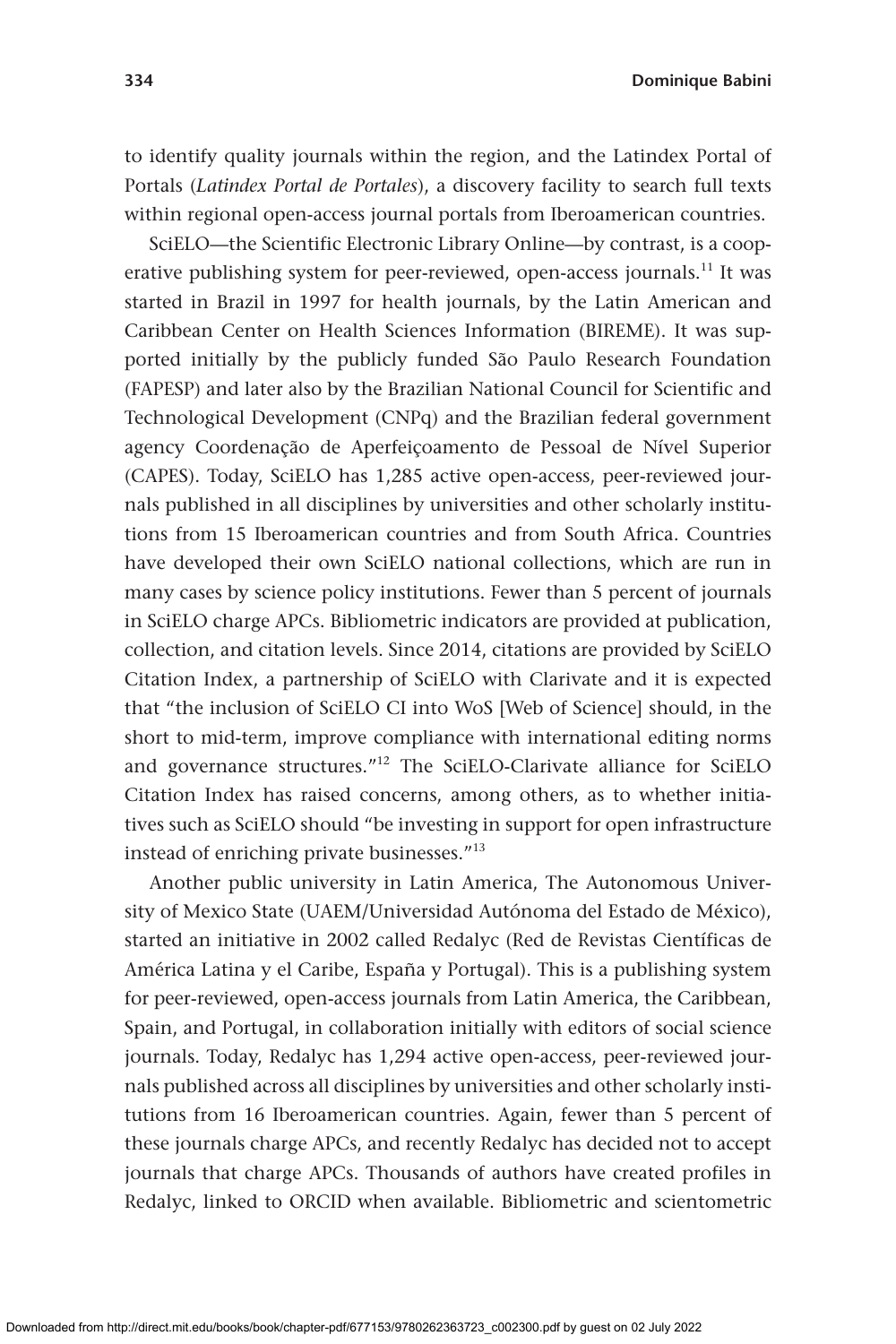indicators are provided at publication, institution, country, and discipline levels. As a reply to an invitation from Redalyc, 500 journals in their publishing and indexing platform have signed the DORA declaration, which recommends that publishers reduce their emphasis on the journal impact factor as a promotional tool, and instead make available a range of articlelevel metrics to encourage a shift toward assessment based on the scientific content of an article rather than publication metrics of the journal in which it was published.<sup>14</sup>

Concerned about restrictions on research budgets in Latin America and the need to ensure scholar-led, collaborative open access in the region, rather than alliances with commercial publishing and indexing services, Redalyc together with CLACSO, UNESCO, and a group of universities and institutions with research and development programs concerning openaccess publishing and indicators, started a new system in 2018: AmeliCA-Open Knowledge (AmeliCA-Conocimiento Abierto). AmeliCA works to further develop a scholar-led, decentralized collaborative initiative for research and development of open-access scholarly communications and open-access indicators, with no commercial outsourcing and no APCs.

The Latin American open-access initiatives described here work in complement to international traditional services, enriching them with local and regional contents that are necessary if we want to move toward more inclusive and participatory scholarly communications systems. A recent study compared the coverage of journals, by country and topic, from Latin America and the Caribbean included in SciELO, Redalyc and Scopus during the years 2005 through 2009, and the results showed that the three sources are complementary.<sup>15</sup>

Another study in the core collection indexes of the Web of Science (WoS) and the SciELO Citation Index, which was integrated into the larger WoS platform in 2014, concluded that SciELO CI integrates a system of scientific knowledge that otherwise remains invisible in the mainstream journals contained in WoS<sup>16</sup>

# **Repositories in Latin America: Institutional, National, Regional, and Subject Repositories**

Open-access national legislation that mandates deposit of state-funded research results in open-access digital repositories was approved in Argentina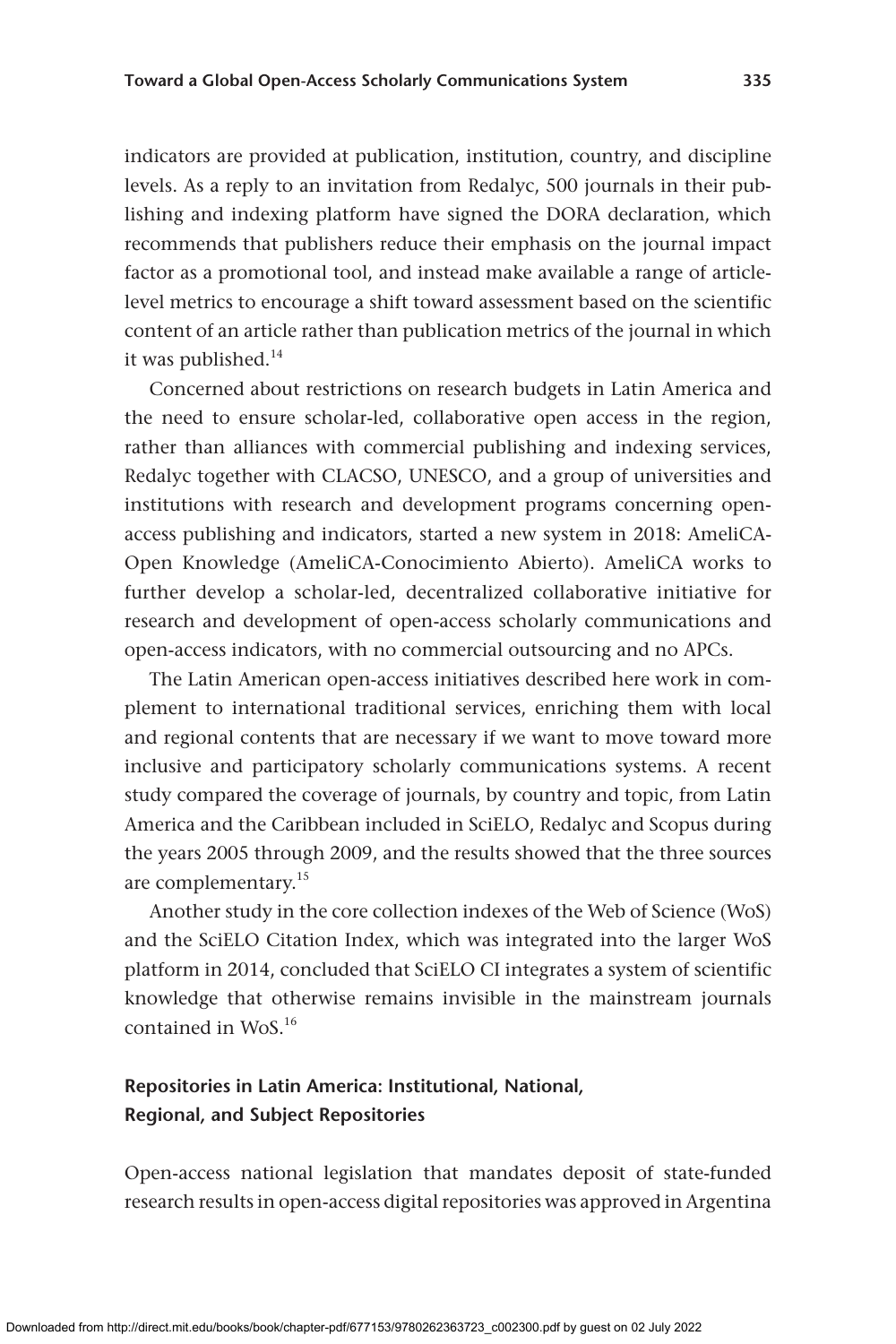**336 Dominique Babini**

and Peru in 2013; in Mexico in 2014; and a bill was introduced in Congress in Brazil in 2007 and reintroduced in 2011.

According to the Directory of Open Access Repositories (OpenDOAR), 528 digital repositories have been developed in the region.<sup>17</sup> Complementing approved national legislations, nine Latin American science and technology public agencies (Argentina, Brazil, Colombia, Costa Rica, Chile, Ecuador, El Salvador, Mexico, and Perú) agreed in 2012 to develop in each country a national system of repositories to coordinate funding, training, and national and regional cooperation. These agencies also started, with the initial support of the Interamerican Development Bank, a Latin American Federated Network of Institutional Repositories of Scientific Publications, known simply as *La Referencia*, which has central offices in Chile but a rotating presidency among the national participants. *La Referencia* boosts interoperability agreements in the region and its regional harvester has 1,431,703 full-text, peer-reviewed articles, theses, and research reports. At the international level, *La Referencia* follows OpenAIRE interoperability guidelines, and is an active member of the Confederation of Open Access Repositories (COAR), working together with the participation of repositories worldwide toward an international network of repositories, and functionality for next-generation repositories. $^{18}$ 

Latin America has also a historical tradition of participating in cooperative subject information systems with national focal points, usually located in research or government institutions, and coordinated by regional research and policy organizations. These cooperative information systems, which started in the 1990s, have evolved from providing online open access to bibliographic information to full-text availability of all kinds of contents (journal articles, reports, books, documents, theses, multimedia). The leading concept is "sharing a little so that all can have more," as expressed on the webpage of the Alliance of Agricultural Information Services (SIDALC).<sup>19</sup> These regional subject repositories in Latin America have been developed extensively in agriculture, health, and social sciences—disciplines where local information is vital for research, professional, and productive activities, and for informing policies and international cooperation.

As a further example, the Virtual Health Library (VHL) is sponsored by the Pan American Health Organization (PAHO) for management of health information and knowledge in the Latin American and Caribbean region. Developed and operated by BIREME—working in a decentralized mode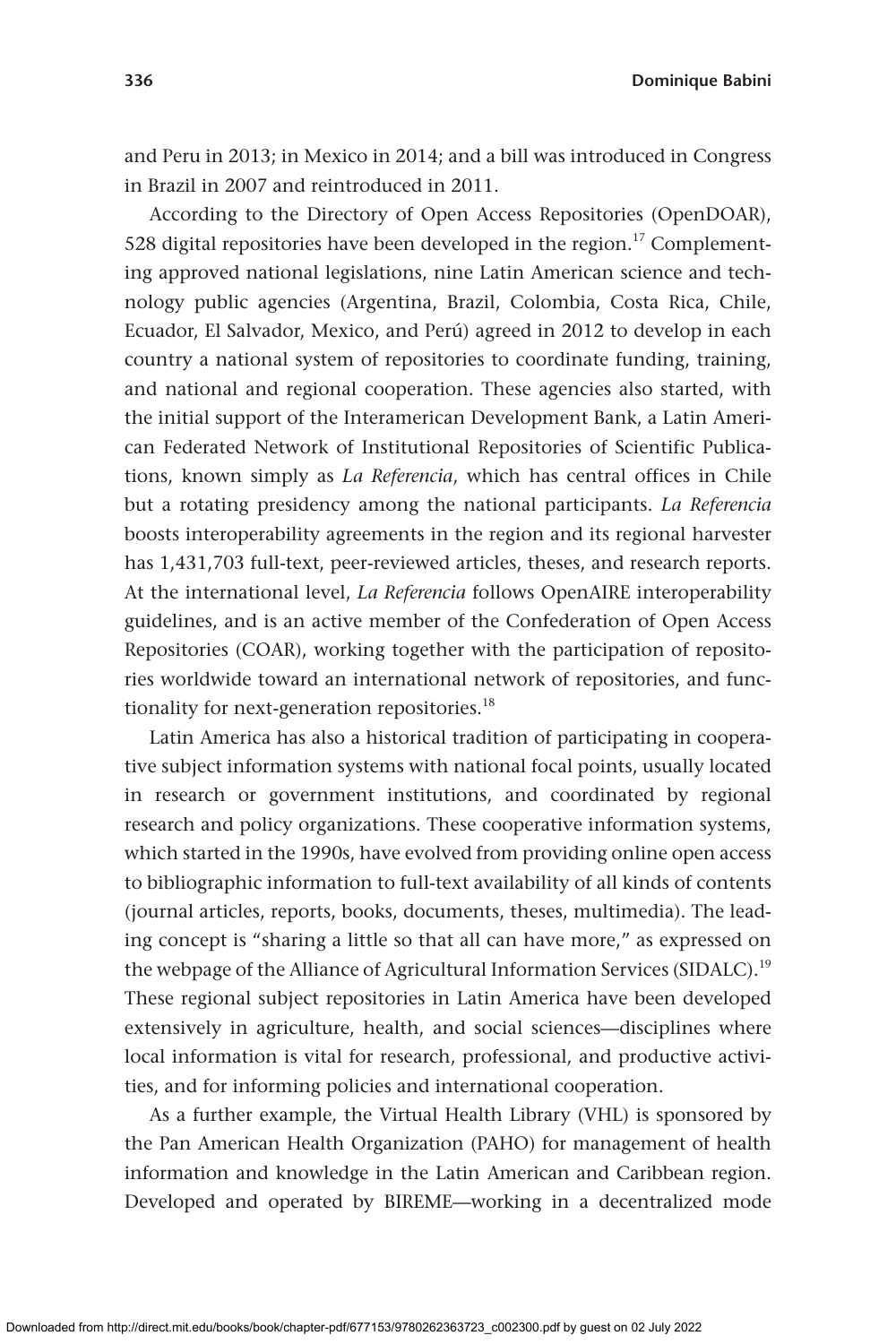with national focal points in institutions related to research, education, and health services—more than 400,000 full text are openly available through this resource.

Finally, CLACSO's social science digital repository (Red de Bibliotecas Virtuales de Ciencias Sociales) provides open access to a collection of 930 peerreviewed social science and humanities journals, managed by Redalyc (387,018 full texts). Collections from CLACSO members include journals, books, working documents, research reports, theses, and multimedia (103,000 full texts).

### **Declarations on Open Access in Latin America**

Given its strong support for open access, it will come as little surprise that Latin America has issued several regional declarations in support of OA the Salvador Declaration on Open Access: The Developing World Perspective, in 2005; CLACSO's declaration on open access to knowledge managed as a commons by the scholarly community, in 2015; and the declaration of Mexico in favor of the Latin American noncommercial open-access ecosystem, in  $2017.^{20}$ 

In relation to APCs, the consortium of government offices making centralized national purchases of international journals, in their First Consortium Assembly in 2017, has agreed that an open-access expansion policy through payment of APCs is "impossible to undertake from a financial point of view for the participant countries" and recommends that institutions not create grants to pay for  $APCs.<sup>21</sup>$ 

### **Evaluation Systems in Developing Regions**

As Laura Czerniewicz (2015), professor at the University of Cape Town, notes:

Researchers in the Global South are caught in a double bind. They are rewarded for publishing in "international" journals in several ways: through promotions and often even financially. But development imperatives, government policies and their own interests pressurize them to undertake research that is relevant to pressing social and related problems which may not be appealing or even "academic" enough to interest the international journals.<sup>22</sup>

After 20 years of improving the quality of journals and developing successful open-access initiatives in Latin America, a region with "a long tradition of research but a low record of impact of this research,"23 the evaluation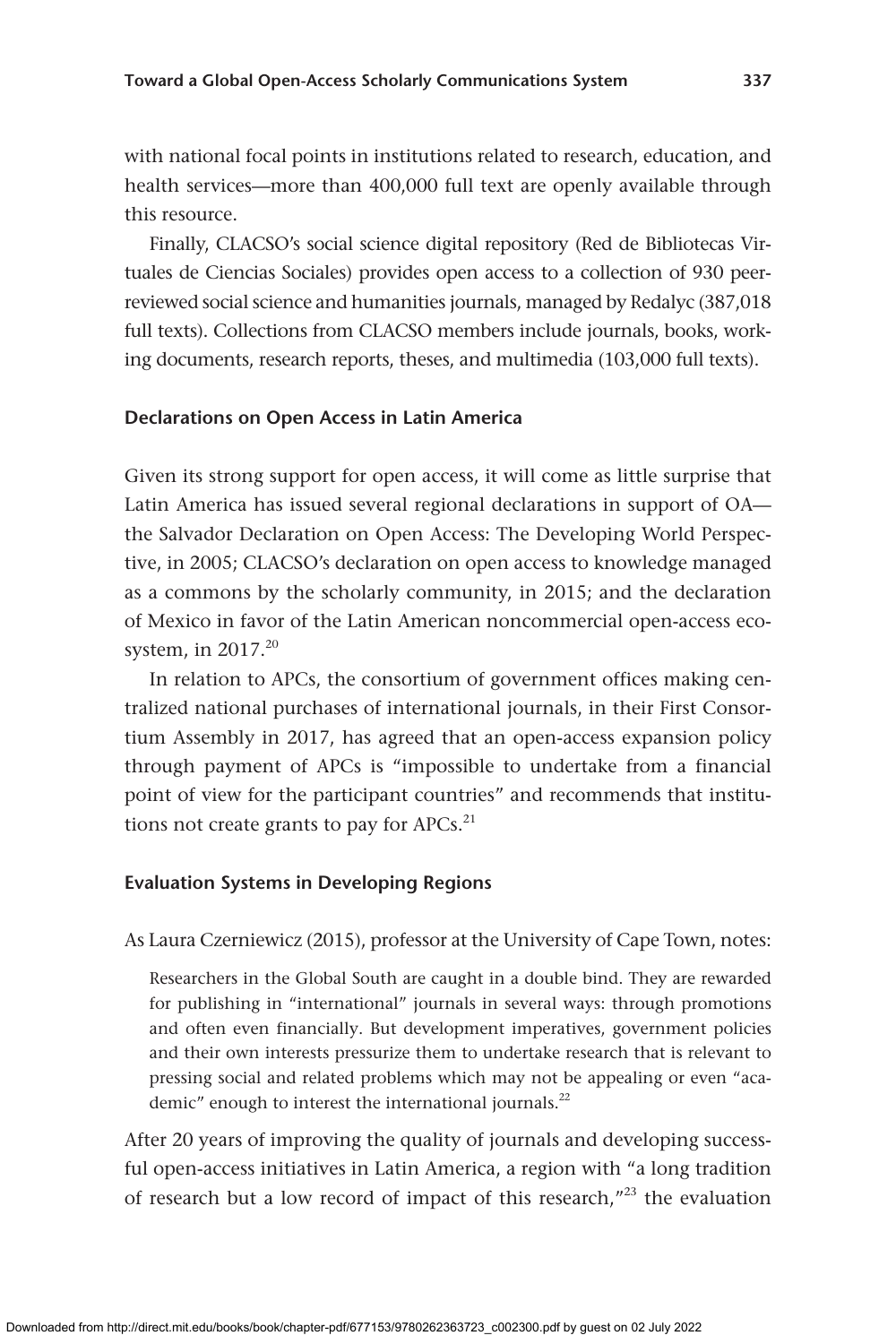systems need review because they still reward the impact factor of the "mainstream" journals where research is published, confusing excellence or prestige with quality (to use Vessuri, Guédon, and Cetto's terms).<sup>24</sup>

Further, as Vasen notes, "while the political discourse promotes a model of researcher committed to knowledge transfer and mobilization activities, academic evaluation practices encourage a classic academic profile."<sup>25</sup> The use of the impact factor and citation indicators contributes to tenure, promotion, and economic compensation in the region, as well as the position of the universities and countries in rankings.

Disappointingly, Latin America is not applying the recommendations from DORA and, with very few exceptions, is not considering the new open-access indicators being provided for quality journals from developing regions; for example, in Latin America by SciELO and Redalyc, $^{26}$  even if there is "a high equivalence between the criteria used by the national systems of evaluation of scientific publications in Latin American countries and the characteristics required by SciELO, Redalyc, and Latindex for indexing journals in their databases."<sup>27</sup> More research is needed in the region to better understand the hold of Global North–imposed metrics.

These quality open-access journals are used by researchers (30 percent), but also by other publics such as students (50 percent), and individuals interested for professional or personal reasons (20 percent), according to a study on the public impact of Latin America's approach to open access.<sup>28</sup> They thus contribute to the transition toward open education and openscience information needs in a significant way.

### **Conclusion**

Successful development and growth of scholar-led and publicly funded open access in Latin America and other developing and developed regions, gives hope to the possibility of building a global transition to open access that will be more inclusive, sustainable, and diverse with respect to knowledge produced in developed and developing countries; a relevant goal for international conversations in science and global sustainable development agendas. We seek to avoid, as mentioned in the introduction to this chapter, the risk of repeating—this time from within open access and with APCs the traditional international scholarly communications system built in past decades, concentrated in "mainstream" journals of the Global North and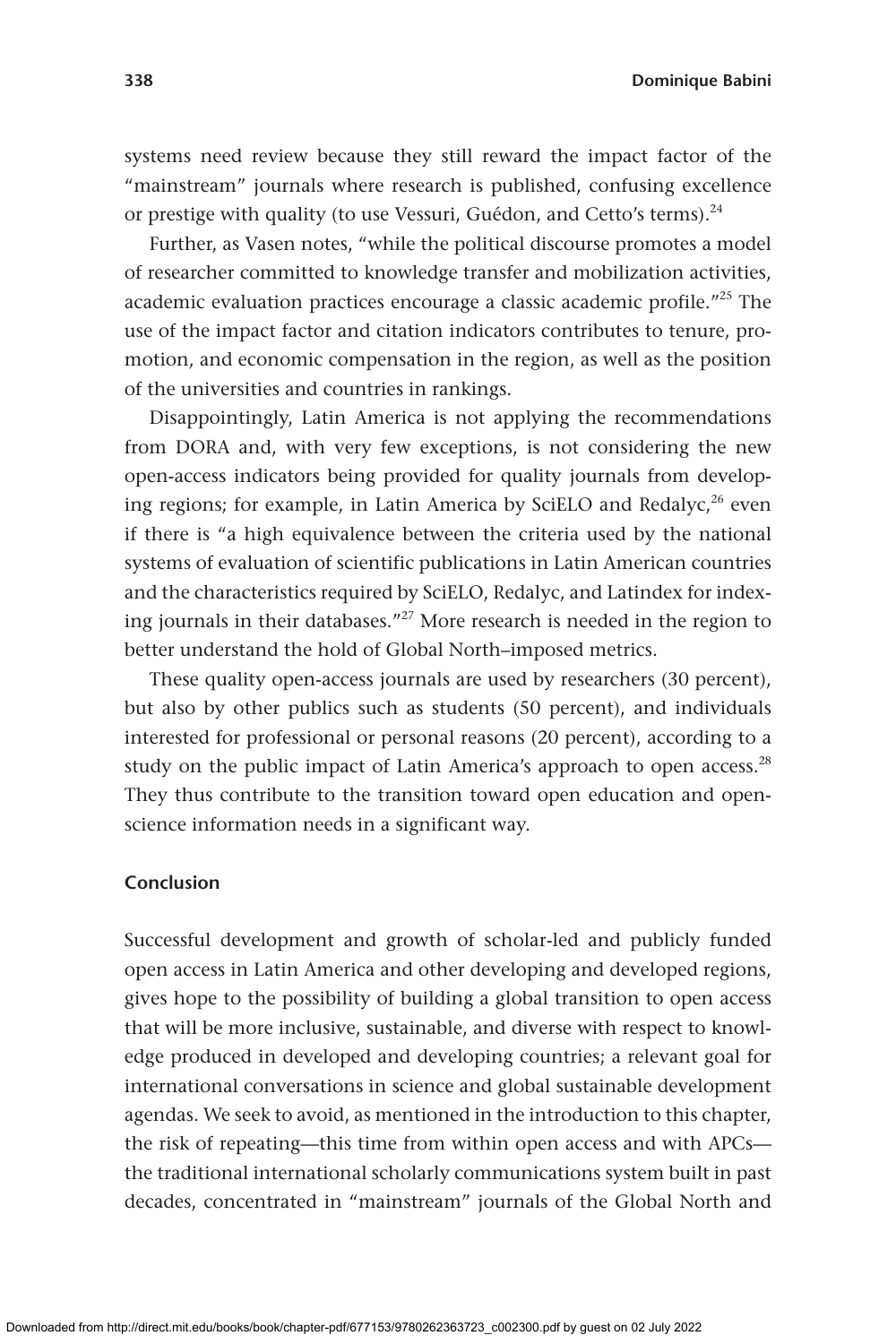their evaluative indicators, managed by commercial partners with unusually high profit margins, paid out of scarce research money, with poor diversity and low participation from less privileged institutions and countries, and with negative impacts from their evaluation systems.

### **Notes**

1. The author thanks Martin Paul Eve for his valuable comments and contributions to improve this chapter.

2. Larivière, Haustein, and Mongeon, "The Oligopoly of Academic Publishers in the Digital Era," [https://doi.org/10.1371/journal.pone.0127502.](https://doi.org/10.1371/journal.pone.0127502)

3. Mikel Mancisidor, "El Derecho Humano a La Ciencia: Un Viejo Derecho Con Un Gran Futuro," *Anuario de Derechos Humanos*, no. 13 (2017): 211–221, [https://doi.org](https://doi.org/10.5354/0718-2279.2017.46887) [/10.5354/0718-2279.2017.46887.](https://doi.org/10.5354/0718-2279.2017.46887)

4. Laura Czerniewicz, "This Map of the World's Scientific Research Is Disturbingly Unequal," Quartz, July 11, 2015, [https://qz.com/449405/this-map-of-the-worlds](https://qz.com/449405/this-map-of-the-worlds-scientific-research-is-disturbingly-unequal/) [-scientific-research-is-disturbingly-unequal/.](https://qz.com/449405/this-map-of-the-worlds-scientific-research-is-disturbingly-unequal/)

5. United Nations, "Sustainable Development Goals," UNDP, accessed May 12, 2019, <https://www.undp.org/content/undp/en/home/sustainable-development-goals.html>.

6. Martin Paul Eve and John Willinsky, "Open Access in Humanities and Social Sciences: Visions for the Future of Publishing," *College and Research Libraries News* 76 (2015): 88–91.

7. Bibliothèque Scientifique Numérique, or Digital Scientific Library, "Jussieu Call for Open Science and Bibliodiversity," 2018, <https://jussieucall.org/jussieu-call/>.

8. Juan Pablo Alperin, "The Public Impact of Latin America's Approach to Open Access" (PhD diss., Stanford University, 2015),<https://purl.stanford.edu/jr256tk1194>.

9. United Nations, "Overview of OA in Latin America and the Caribbean," United Nations Educational, Scientific and Cultural Organization, accessed May 12, 2019, [http://www.unesco.org/new/en/communication-and-information/portals-and](http://www.unesco.org/new/en/communication-and-information/portals-and-platforms/goap/access-by-region/latin-america-and-the-caribbean/) [-platforms/goap/access-by-region/latin-america-and-the-caribbean/.](http://www.unesco.org/new/en/communication-and-information/portals-and-platforms/goap/access-by-region/latin-america-and-the-caribbean/)

10. Hebe Vessuri, Jean-Claude Guédon, and Ana María Cetto, "Excellence or Quality? Impact of the Current Competition Regime on Science and Scientific Publishing in Latin America and Its Implications for Development," *Current Sociology* 62, no. 5 (2014): 647–665, [https://doi.org/10.1177/0011392113512839.](https://doi.org/10.1177/0011392113512839)

11. Again, see Abel Packer's chapter in this volume.

12. Gabriel Vélez-Cuartas, Diana Lucio-Arias, and Loet Leydesdorff, "Regional and Global Science: Publications from Latin America and the Caribbean in the SciELO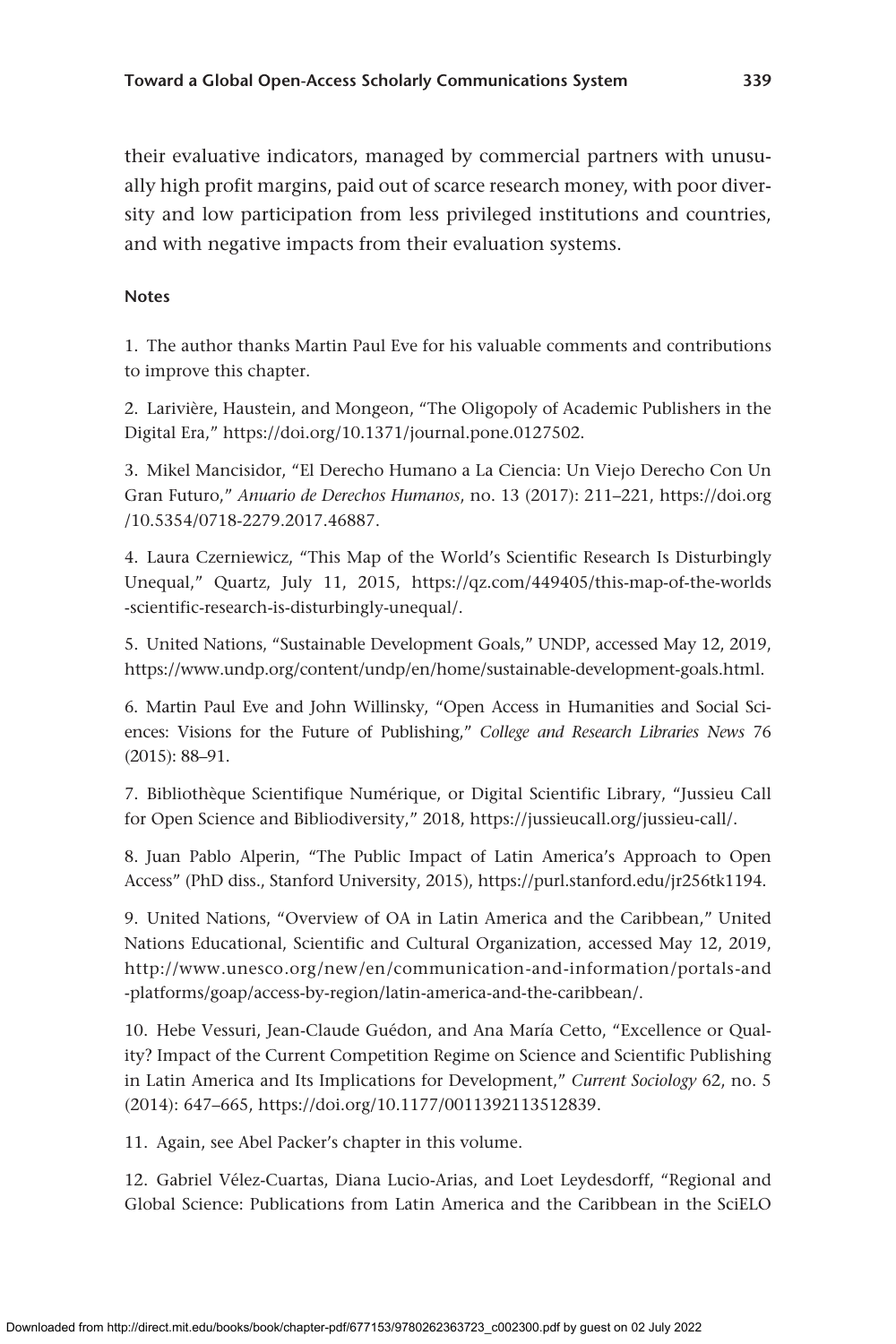Citation Index and the Web of Science," *El Profesional de La Información* 25, no. 1 (2016): 45, [https://doi.org/10.3145/epi.2016.ene.05.](https://doi.org/10.3145/epi.2016.ene.05)

13. Leslie Chan, "SciELO, Open Infrastructure and Independence," *SciELO in Perspective* (blog), September 3, 2018, [https://blog.scielo.org/en/2018/09/03/scielo-open](https://blog.scielo.org/en/2018/09/03/scielo-open-infrastructure-and-independence/) [-infrastructure-and-independence/.](https://blog.scielo.org/en/2018/09/03/scielo-open-infrastructure-and-independence/)

14. "San Francisco Declaration on Research Assessment: Putting Science into the Assessment of Research,"<http://www.ascb.org/files/SFDeclarationFINAL.pdf>.

15. Sandra Edith Miguel, "Revistas y Producción Científica de América Latina y el Caribe: Su Visibilidad en SciELO, RedALyC y SCOPUS" 34, no. 2 (2011): 187–199. [http://www.memoria.fahce.unlp.edu.ar/art\\_revistas/pr.6384/pr.6384.pdf.](http://www.memoria.fahce.unlp.edu.ar/art_revistas/pr.6384/pr.6384.pdf)

16. Vélez-Cuartas, Lucio-Arias, and Leydesdorff, "Regional and Global Science."

17. "Browse by Country and Region," Directory of Open Access Repositories, accessed September 16, 2019, [https://v2.sherpa.ac.uk/view/repository\\_by\\_country/019.html.](https://v2.sherpa.ac.uk/view/repository_by_country/019.html)

18. "OpenAIRE Guidelines Documentation," OpenAIRE, accessed September 23, 2019, <https://guidelines.openaire.eu/en/latest/>.

19. SIDALC, "About," Alliance of Agricultural Information and Documentation Services of the Americas, accessed May 12, 2019, [http://www.sidalc.net/en/aboutsidalc.](http://www.sidalc.net/en/aboutsidalc)

20. "Salvador Declaration on Open Access: The Developing World Perspective," International Seminar on Open Access for Developing Countries, 2005, [http://www.icml9](http://www.icml9.org/meetings/openaccess/public/documents/declaration.htm) [.org/meetings/openaccess/public/documents/declaration.htm;](http://www.icml9.org/meetings/openaccess/public/documents/declaration.htm) CLACSO, "Declaration on Open Access to Knowledge Managed as a Commons by the Scholarly Community," 2015, [https://www.clacso.org.ar/conferencia2015/documentos/asamblea/declaraciones](https://www.clacso.org.ar/conferencia2015/documentos/asamblea/declaraciones/CLACSO-Declaration-on-open-access-to-knowledge-managed-as-a-commons-by-the-scholarly-community.pdf) [/CLACSO-Declaration-on-open-access-to-knowledge-managed-as-a-commons-by](https://www.clacso.org.ar/conferencia2015/documentos/asamblea/declaraciones/CLACSO-Declaration-on-open-access-to-knowledge-managed-as-a-commons-by-the-scholarly-community.pdf) [-the-scholarly-community.pdf;](https://www.clacso.org.ar/conferencia2015/documentos/asamblea/declaraciones/CLACSO-Declaration-on-open-access-to-knowledge-managed-as-a-commons-by-the-scholarly-community.pdf) Latindex-Redalyc-CLACSO-Ibict, "Joint Declaration by Latindex-Redalyc-CLACSO-Ibict on the Use Of CC BY-NC-SA License to Guarantee Protection of Academic and Scientific Open Access Output," 2017, [http://www](http://www.accesoabiertoalyc.org/declaracion-mexico-en/) [.accesoabiertoalyc.org/declaracion-mexico-en/.](http://www.accesoabiertoalyc.org/declaracion-mexico-en/)

21. First Consortium Assembly from Ibero-America and The Caribbean, "Declarations," September 1, 2017, [http://reuniondeconsorcios.conricyt.mx/index.php/primera](http://reuniondeconsorcios.conricyt.mx/index.php/primera-reunion/declaraciones/?lang=en) [-reunion/declaraciones/?lang](http://reuniondeconsorcios.conricyt.mx/index.php/primera-reunion/declaraciones/?lang=en)=en.

22. Czerniewicz, "This Map of the World's Scientific Research Is Disturbingly Unequal."

23. Anabel Marin, Sergio Petralia, and Lilia Stubrin, "Evaluating the Impact of Open Access Initiatives within the Academia and Beyond," in *Made in Latin America: Open Access, Scholarly Journals, and Regional Innovations*, ed. Juan Pablo Alperin and Gustavo Fischman (Ciudad Autónoma de Buenos Aires: CLACSO, 2015), 75–102, [http:](http://biblioteca.clacso.edu.ar/clacso/se/20150921045253/MadeInLatinAmerica.pdf) [//biblioteca.clacso.edu.ar/clacso/se/20150921045253/MadeInLatinAmerica.pdf](http://biblioteca.clacso.edu.ar/clacso/se/20150921045253/MadeInLatinAmerica.pdf).

24. Vessuri, Guédon, and Cetto, "Excellence or Quality?"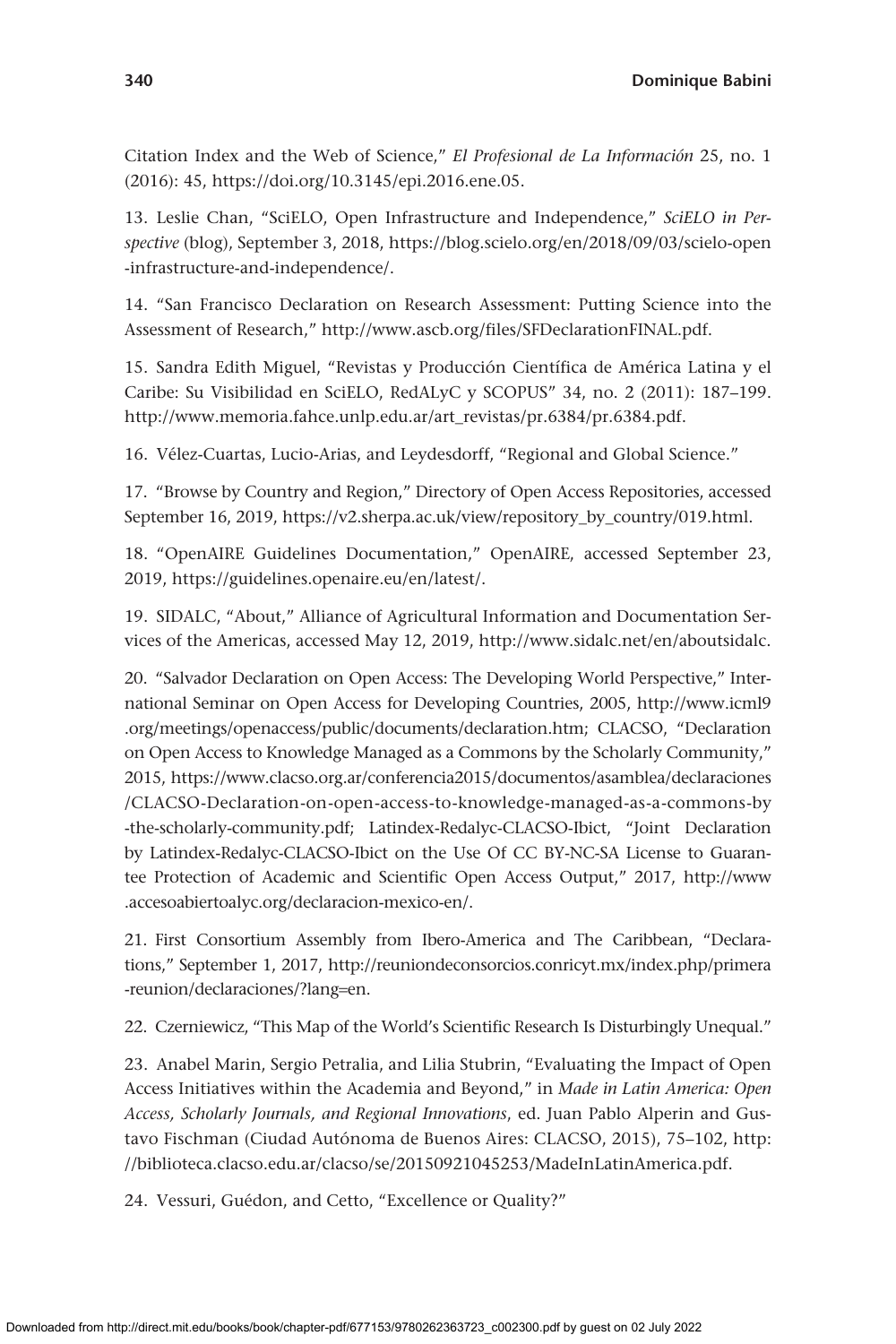25. Federico Vasen, "The 'Ivory Tower' as Safe Bet: Science Policies and Research Evaluation in Mexico," *Education Policy Analysis Archives* 26, no. 96 (2018): 1–27, <https://doi.org/10.14507/epaa.26.3594>.

26. Juan Pablo Alperin, Dominique Saugy de Babini, and Gustavo Fischman, *Open Access Indicators and Scholarly Communications in Latin America* (Ciudad Autónoma de Buenos Aires: CLACSO, 2014), [http://biblioteca.clacso.edu.ar/clacso/se/20140917](http://biblioteca.clacso.edu.ar/clacso/se/20140917054406/OpenAccess.pdf) [054406/OpenAccess.pdf.](http://biblioteca.clacso.edu.ar/clacso/se/20140917054406/OpenAccess.pdf)

27. Keyla Mafalda de Oliveira Amorin et al., "Evaluation Systems of Scientific Journals in Latin America," in *Made in Latin America: Open Access, Scholarly Journals, and Regional Innovations*, ed. Juan Pablo Alperin and Gustavo Fischman (Ciudad Autónoma de Buenos Aires: CLACSO, 2015), 61–74, [http://biblioteca.clacso.edu.ar](http://biblioteca.clacso.edu.ar/clacso/se/20150921045253/MadeInLatinAmerica.pdf) [/clacso/se/20150921045253/MadeInLatinAmerica.pdf.](http://biblioteca.clacso.edu.ar/clacso/se/20150921045253/MadeInLatinAmerica.pdf)

28. Alperin, "The Public Impact of Latin America's Approach to Open Access."